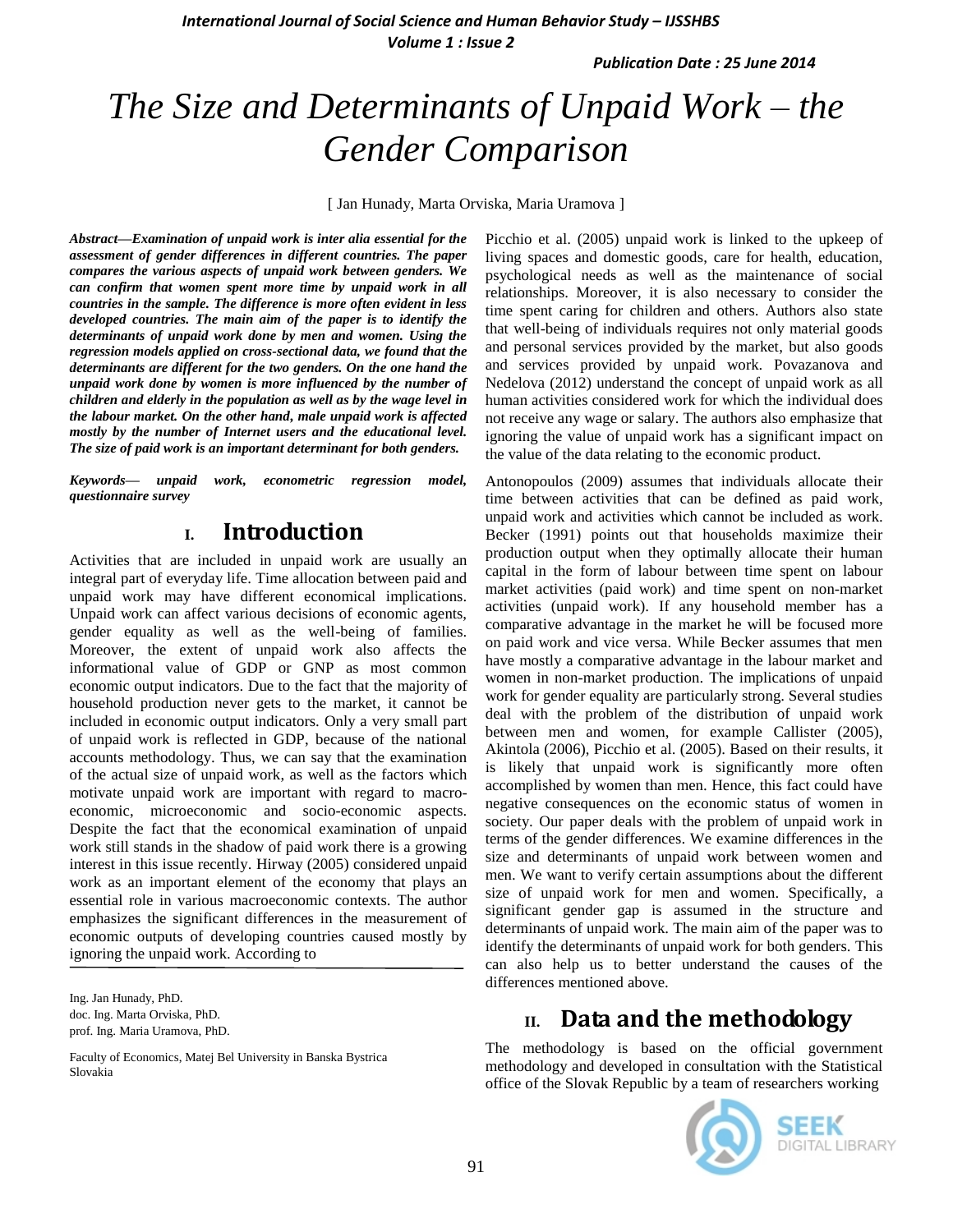#### *Publication Date : 25 June 2014*

within the project VEGA no. 1/0935/13 For the unpaid work analysis it is important to precisely identify those activities that can be included here. The situation is easier for paid work, because The United Nations System of National Accounts (SNA) provides the standardized framework for division of all economic activities. However, activities undertaken by households that produce services for their own use are excluded from SNA. These activities such as cooking, cleaning, care for children or adults or volunteering are essential parts of unpaid work. The production arising from these activities could be defined as non-economic production. Therefore we decide to include as unpaid work only activities not included in SNA. However, there are still some activities which are part of the SNA and could be also possibly included in unpaid work. Kascakova, Nedelova and Povazanova (2013) provide a closer look to this methodological problem. They also prefer to use a narrow definition of unpaid work. It means taking into account only activities not included in SNA.

Our analysis is partially based on the international data for several countries as well as national data from Slovakia. In general, the primary source of unpaid work data are statistical surveys called TUS (Time Use Survey). While surveys based on TUS were carried out in several developed countries, the data for the most of the developing countries is still missing. We used data from Ahmad and Koh (2011), which are available at OECD. These data summarize TUS surveys realized in 29 different countries. Thus cross-sectional data for 29 countries were used in both regression models. Data from the TUS for each country were collected in different years. Therefore we have to abstract from the potential dynamic changes in variables. However, we assume that differences in variables are much larger across countries than over time.

Determinants of unpaid work were analysed separately by two different regression models according to gender. The dependent variables included measures of women and man unpaid work in hours a day. Depended variables were included in the models based on the theoretical assumptions as well as previous empirical results. Indicators used in the regressions are obtained from World Bank databases (World Development Indicators database, Gender Statistic database) and OECD database. All variables used in both models are summarized in Annex 1. All variables were automatically standardized and the outliers were replaced by the highest respectively the lowest allowable value.

Another part of analysis was based on the national data from Slovakia. These data were obtained by unpaid work surveys carried out in the research projects VEGA 1/1141/1 and VEGA 1/0935/13 dedicated to research of unpaid work. Whereas there was no TUS survey of unpaid work realized in Slovakia, these projects represents one of the first attempt to research of unpaid work in Slovakia. Data for the first research project were collected by a research team from the Faculty of Economics (Matej Bel University) using a questionnaire in March 2012. The sample consisted of 4435 respondents. The sample was statistically representative by gender, region and number of household members. Questions were inter alia focused on the

size of unpaid work and its structure. Unpaid work was divided into thirteen categories. Ten of them are not included inside the SNA boundary and can be therefore seen as part of a narrow definition of unpaid work. Only these ten categories of unpaid work were used in the paper. Data processing was realized using statistical software SPSS. Second research project built on the results of a previous one and explored new types of issues related to unpaid work. As part of this, another questionnaire survey was done in 2013 based on a sample of 1884 respondents. This survey can be considered as part of the pre-research. Questions were oriented more on respondents preferences, as well as on the potential substitution of unpaid work by special types of market services More detailed information on the research methodology applied in both projects can be found in publications by Povazanova, Nedelova (2012) and Uramova (2012).

## **III. The size and the structure of unpaid work by gender**

There are significant differences in the total size of unpaid work as well as in the distribution of unpaid work between men and women across the countries we analyse. As we can see in Figure 1, countries with the highest size of female unpaid work have mostly relatively low levels of male unpaid work. This is true, for example, for Turkey, Mexico and India. On the other hand some of the counties with lower proportions of female work reach the highest size of male unpaid work, such as the cases of Denmark, Norway, Sweden or Finland. Particularly in the case of the Scandinavian countries, the shares of males and females in unpaid work are similar. Despite this fact, the share of unpaid work done by women is still higher in all countries included in the sample. While the average of female unpaid work is approximately 4 hours and 37 minutes a day, the unpaid work of men lasts only 2 hours and 13 minutes hours a day. This is partly offset by the higher size of paid work for men. Men spend in average approximately 5 hours and 36 minutes on paid work. It is nearly 2 hours more than women. Both of these differences are statistically highly significant base on t-tests. So we can conclude that whereas women devote more time to unpaid work, men are more engaged in paid work.



Figure 1. The size of unpaid work by gender in selected countries Source: Authors, (based on the data: Ahmad, N. Koh. S. (2011). \*data for Slovakia were obtained by a questionnaire survey, which was part of the research project VEGA 1/1141/11.

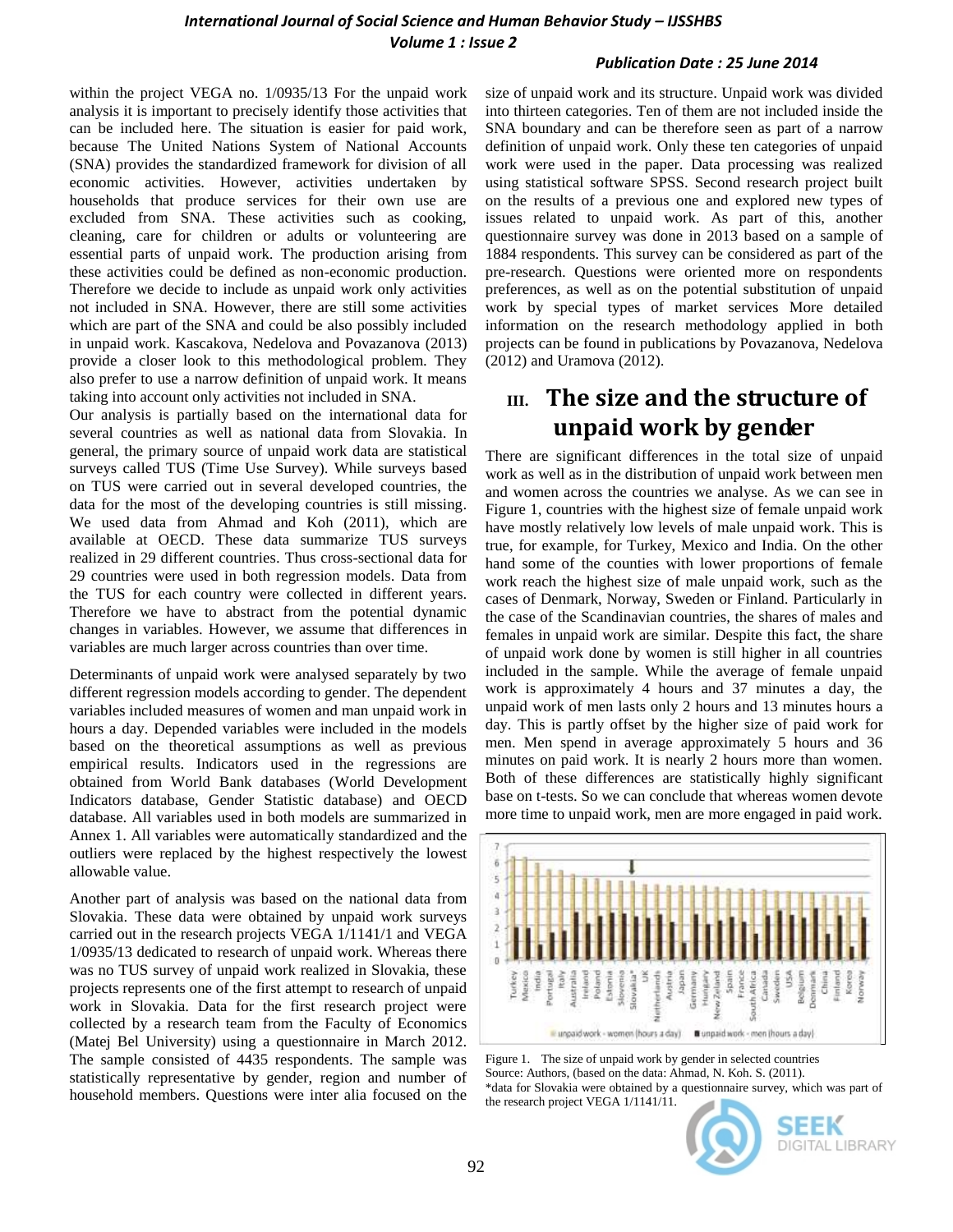*Publication Date : 25 June 2014*

The results confirm the assumption of differences in the comparative advantage between genders stated by Becker (1991). Gender inequality in unpaid work is significant in less developed countries. This may further worsen the economic situation of women in those regions. Significant differences are also in countries such as Japan and Korea. This may probably reflect cultural differences between these and other countries included in the sample.

Taking into account some methodological differences, the amount of unpaid work in Slovakia estimated by the questionnaires in our research can be compared with other countries where similar surveys were carried out. Whereas the average unpaid work of women was estimated at the level of four hours and forty five minutes a day, the estimated unpaid work of men was about two hours twenty minutes shorter. Both estimates for Slovakia are slightly above the average of other countries in the sample. The total amount of unpaid work was further divided into different categories in questionnaires. The observed structure of unpaid work of men and women is shown in Table 1.

TABLE I. STRUCTURE OF UNPAID WORK IN SLOVAKIA

|        |             |         | Food<br>preparation      | Household<br>upkeep | Textiles -<br>production<br>and care | <b>Tending</b><br>ornamenal<br>plants | Pet care                                          | <b>Reconstruction</b><br>and repairs |  |
|--------|-------------|---------|--------------------------|---------------------|--------------------------------------|---------------------------------------|---------------------------------------------------|--------------------------------------|--|
|        | 2013        | N valid | 899                      | 888                 | 853                                  | 863                                   | 864<br>874                                        |                                      |  |
|        |             | Mean    | 0:29:25                  | 0:21:53             | 0:04:42                              | 0:10:28                               | 0:11:55                                           | 0:13:02                              |  |
| Male   |             | N valid | 1831                     | 1831                | 1831                                 | 1831                                  | 1831                                              | 1831                                 |  |
|        | 2012        | Mean    | 0:28:07                  | 0:25:38             | 0:04:07                              | 0:06:51                               | 0:14:24                                           | 0:17:39                              |  |
|        | 2013        | N valid | 972                      | 972                 | 962                                  | 939                                   | 923                                               | 898                                  |  |
|        |             | Mean    | 1:06:55                  | 0:48:33             | 0:22:26                              | 0:14:18                               | 0:11:41                                           | 0:01:40                              |  |
| Female |             | N valid | 2115                     | 2115                | 2115                                 | 2115                                  | 2115                                              | 2115                                 |  |
|        | 2012        | Mean    | 1:13:07                  | 0:51:41             | 0:24:36                              | 0:12:05                               | 0:15:00                                           | 0:02:14                              |  |
|        |             |         | Shopping<br>and services | Child care          |                                      | <b>Adult care Volunteering</b>        | Total upaid work<br>(outside the SNA<br>boundary) |                                      |  |
|        | 2013        | N valid | 900                      | 810                 | 800                                  | 802                                   | 909                                               |                                      |  |
| Male   |             | Mean    | 0:25:26                  | 0:23:33             | 0:06:10                              | 0:04:17                               | 2:30:50                                           |                                      |  |
|        | 2012        | N valid | 1831                     | 1831                | 1831                                 | 1831                                  | 1831                                              |                                      |  |
|        | <b>Mean</b> |         | 0:21:36                  | 0:28:12             | 0:05:50                              | 0:03:21                               | 2:35:45                                           |                                      |  |
|        | 2013        | N valid | 970                      | 893                 | 880                                  | 867                                   | 975                                               |                                      |  |
|        |             | Mean    | 0:35:58                  | 0:38:30             | 0:10:58                              | 0:01:50                               |                                                   | 4:12:49                              |  |
| Female |             |         |                          |                     |                                      |                                       | 2115                                              |                                      |  |
|        | 2012        | N valid | 2115                     | 2115                | 2115                                 | 2115                                  |                                                   |                                      |  |

Source: Authors (Based on the results of questionnaire survey - part of the research project VEGA 1/1141/11).

Thus we can again confirm that the distribution of unpaid work between men and women is not equal. The results suggest that women usually spend more time in all type of unpaid work activities, except the categories of reconstruction and repair, as well as volunteering. Men are clearly dominant in reconstruction and repairs. Other significant differences between genders are in the amount of time spent on activities related to textiles cooking and household upkeep. These three categories make up together approximately half of the total average of unpaid work of women. In addition, child care and shopping are also activities to which women usually devote a significant portion of their time. Caring for animals is about evenly split between men and women.

# **IV. Determinants of male and female unpaid work**

Identification of the determinants of unpaid work helps to clarify its nature and causes. There are several reasons to engage in unpaid work and most of them are related to particular unpaid work activities. Nevertheless, there are common factors affecting the majority of these activities. Variables which we believed to have an impact on unpaid work of men and women are included in the models. The first important variable in both models is the extent of paid work. Considering the relative time of the individuals is divided to paid work, unpaid work and leisure time, it is obvious that this variable should be important. This leads us to the assumption that paid work has a significant negative effect on unpaid work. Another variable used in the model reflects the share of children under fourteen years and seniors older than 65 years in the population. This variable was included, because care for the children and for elderly adults is important aspects of unpaid work, especially for the unpaid work of women. We assume that a greater proportion of these age groups could lead to a higher size of unpaid work in the country. Along similar lines, unpaid work may be related to the marriage, assuming that married people could do more unpaid work. This is particularly true for women. Therefore we added the variable capturing the average age of the first marriage in the country. We predict a negative impact of this variable on unpaid work. The quality of infrastructure is another variable which may be a significant determinant of unpaid work. According to Chakraborty (2005) access to drinking water has a significant impact on time spent on unpaid work (especially for women who are in India are responsible for getting it). We believe that the variable measuring percentage of people using the Internet can also be a good proxy for the quality of the infrastructure in developed countries. The level of water infrastructure is very similar in our sample and IT and communication infrastructure is nowadays considered very important. Elson (2005) as well states, that investment in infrastructure could reduce the level of unpaid work and poverty in developing countries. According to Hronec (2012), the size of unpaid work is inversely dependent on the development of the tertiary sector. An insufficient supply of services may significantly increase the extent of unpaid work in the country. Compensation for work such as wages and salaries are likewise important in terms of a motivation to do unpaid work and the substitution between paid and unpaid work. We assume an inverse relationship between these. This means that higher wages in the labor market are a disincentive to unpaid work. This could be also partially linked with the arguments of Gupta (2006), who assumed a negative effect of higher household income on unpaid work. He further states that the income of women is two to three times more important in determining unpaid work than men's income.

Another two explanatory variables used in the models relate to the labor market. Higher levels of unemployment, according to us, could have a positive effect on the extent of unpaid work. On the other hand, a higher proportion of the labor force with



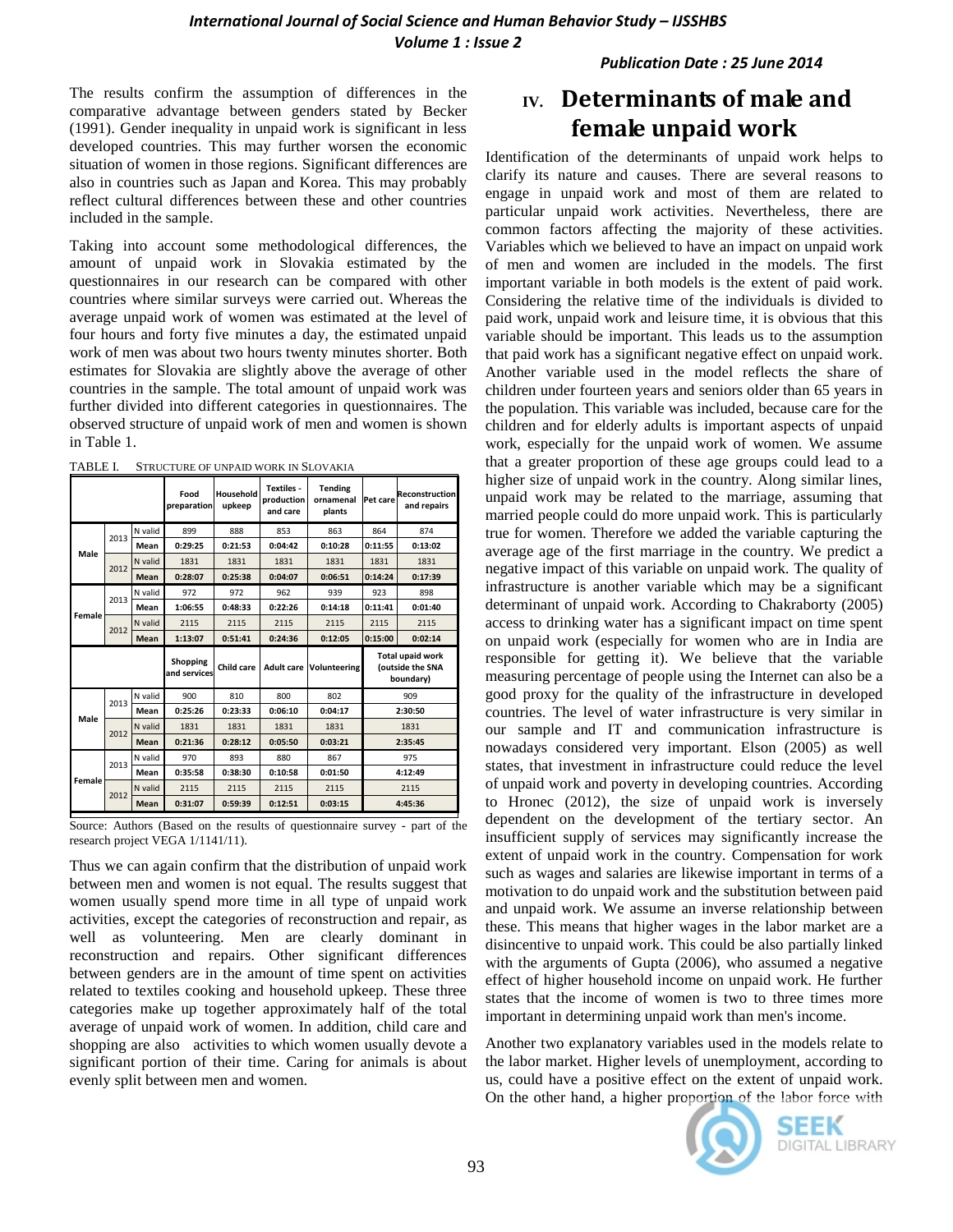#### *International Journal of Social Science and Human Behavior Study – IJSSHBS Volume 1 : Issue 2*

#### *Publication Date : 25 June 2014*

tertiary education could result in less unpaid work. Since we assume, that individuals with higher education are more often using market services as a substitution for unpaid work. In connection with this we likewise assume that a variable capturing the share of the urban population could have a negative impact on the extent of unpaid work, because people living in cities have better availability of market services compared to people living in the rural areas. The results of the regression model are summarized in Table 2 and Table 3. The first model examines the determinants of unpaid work done by women. As we can see from Table 2, there are four statistically significant variables at the ten percent level for women's unpaid work. Variables reflecting paid work and labour compensation are significant also at the five percent level. The impact of all statically significant variables is consistent with our expectations.

| <b>Madel Term</b>                   |                         |       |           |      | 90% Confidence Interval |             |            |
|-------------------------------------|-------------------------|-------|-----------|------|-------------------------|-------------|------------|
|                                     | Coefficient V Std.Frour |       | ٠         | Sig. | Lewer                   | Upput       | Importance |
| Intercept                           | 石油区                     | 1842  | 3.478     | 麻    | 3.230                   | 9.585       |            |
| paid work w transformed             | $-0.007$                | 0.002 | $-3.089$  | DOR  | 0.011                   | $-0.003$    | 0.396      |
| Labour compensation<br>transformed  | $-0.000$                | 0.000 | $-2.395$  | /121 | 0.000                   | $-0.000$    | 0.223      |
| under14 and overal transforme       | 0.063                   | 0.042 | 1,959     | ,054 | 0.010                   | 0,156       | 0.149      |
| INT U per1000 transformed           | <b>JUDIE</b>            | 0.009 | $-1.783$  | (FK) | -0.032                  | $-0.001$    | 0.124      |
| unept F2011 transfermed             | -0.020                  | 0.018 | $-1, 621$ | 275  | 0.052                   | <b>BB11</b> | 0,049      |
| <b>Urban population transformed</b> | $-0.007$                | 0.009 | $-0.847$  | (4)7 | -0.022                  | 0.008       | 0.028      |
| LF TE F transformed                 | 0.009                   | 0.012 | 0.780     | 445  | -0.011                  | 0.029       | m<br>0.024 |
| Agoatfirmnariage 1 transfermed      | $-0.016$                | 0.038 | $-0.412$  | 685  | 0.081                   | 0.050       | 0.007      |

Source: Authors (SPSS output).

Note: Data for 29 countries were included in the sample (the same as shown in Figure 1).

The most important determinant of female unpaid work is the size of paid work. The explanation is very straightforward in this case. The more time women spend in paid work, the less time they have for unpaid work activities and vice versa. Based on the results, the amount of compensation for labor and a share of Internet users in society have negative influence on the extent of unpaid work. This is also consistent with the expectations mentioned above. Thus, we can expect that, the higher the reward in the labor market, the fewer women will be willing to work outside. Similarly, a better quality of infrastructure and technology improves employment opportunities as well as making unpaid work easier. However, the significance of this variable is already very close to the threshold of 10%, so in fact this effect may not be significant. Furthermore the size of female unpaid work is positively affected by the number of children and older people in household. This can be mostly related to women's role in caring for these people.

On the other hand, our results suggest that the determinants of male unpaid work are partly different. The estimated effect of the variable involving the share of internet users is the most significant difference. Internet usage strongly influenced unpaid work in positive way. The explanation is not that straightforward. It is logical to believe that the number of internet users depends mostly on the regional level of economic-development. It is evident that the countries with the largest proportion of male unpaid work are mostly just those which are more developed. On the other hand this is clearly not true for female unpaid work. The effect indentified in the model could be as well related to some specific unpaid work activities especially by men. For example men are more often engaged in voluntary work as stated by Orviská (2012).

|  | TABLE III. THE RESULTS OF REGRESSION FOR MALE UNPAID WORK. |
|--|------------------------------------------------------------|
|--|------------------------------------------------------------|

|                                    |               |                  |          |            | 90% Confidence Interval |          |            |
|------------------------------------|---------------|------------------|----------|------------|-------------------------|----------|------------|
| <b>Madel Term:</b>                 | Coefficient V | <b>Std.Error</b> | n.       | Sig.       | Litweit                 | Upper    | Importance |
| <b>Intercept</b>                   | 5,395         | 2.274            | 2,368    | <b>DOM</b> | T.463                   | 9.307    |            |
| INT U per1989 transformed          | 0.029         | 0.010            | 2.899    | 109        | 0,012                   | 0.047    | 0.374      |
| paid work m transformed.           | $-0.000$      | 0.003            | $-2.382$ | 皿          | $-0.011$                | $-0.002$ | 0.255      |
| LF TE M transformed                | $-0.030$      | 0.021            | $-1.977$ | 075        | $-0.075$                | $-0.003$ | 0.157      |
| Agnattirstmariage m. transferme    | -0.076        | 0.042            | $+782$   | 190        | $-0.149$                | $-0.002$ | 0.141      |
| unept M2011 transformed.           | 0.029         | 0.020            | 1,177    | 冱          | snas<br>$-0.011$        | 0.057    | 0.062      |
| Urban population transformed.      | 0.004         | 0.011            | 0.365    | 顶          | -0.015                  | B 824    | 0.007      |
| under14 and over65 transforme.     | -0.014        | 0.048            | $-0.281$ | 782        | $-0.097$                | 0.070    | 0.004      |
| Labour compensation<br>transformed | 0.000         | 0.000            | 0.156    | <b>B78</b> | $-0.000$                | 0.000    | 0,001      |

Source: Authors (SPSS output).

Note: Data for 29 countries were included in the sample (the same as shown in Figure 1).

She also found that people using a PC are more likely to participate in voluntary work. This finding can be very similar to our results. It may be further related to other activities carried out over the Internet such as online shopping. Most studies dealing with the issue of e-commerce confirmed that male consumers make considerably more online purchases and spent more money online then females as reported by Zhou, Dai, Zhang (2007). Furthermore, we can assume that men more often buy more expensive products such as electric gadgets, cars or other equipment for household. The purchase of these kinds of products often involves another time spent by searching for information.

Unpaid work done by men is also more likely influenced by the educational level and the age at first marriage. We can assume that better educated men use more market services as substitution for unpaid work. This could be related to higher economic status and better access to services. The variable capturing the age at first marriage has a negative impact as well. This suggests that married men are more likely to participate in unpaid work then single. This fact may be related to larger households and child care. Single men could also use market services more often. Besides the different significant variables there is still another identical factor which is the paid work. The negative effect of paid work on unpaid work was additionally confirmed for male unpaid work. Both models of unpaid work are statistically highly significant based on the Fstatistics. The adjusted R-squared value is 67.8 % for the first model and 55.7 % for the second model. The importance of all variables used in both models is graphically represented by the columns at Figures 2 and Figure 3.

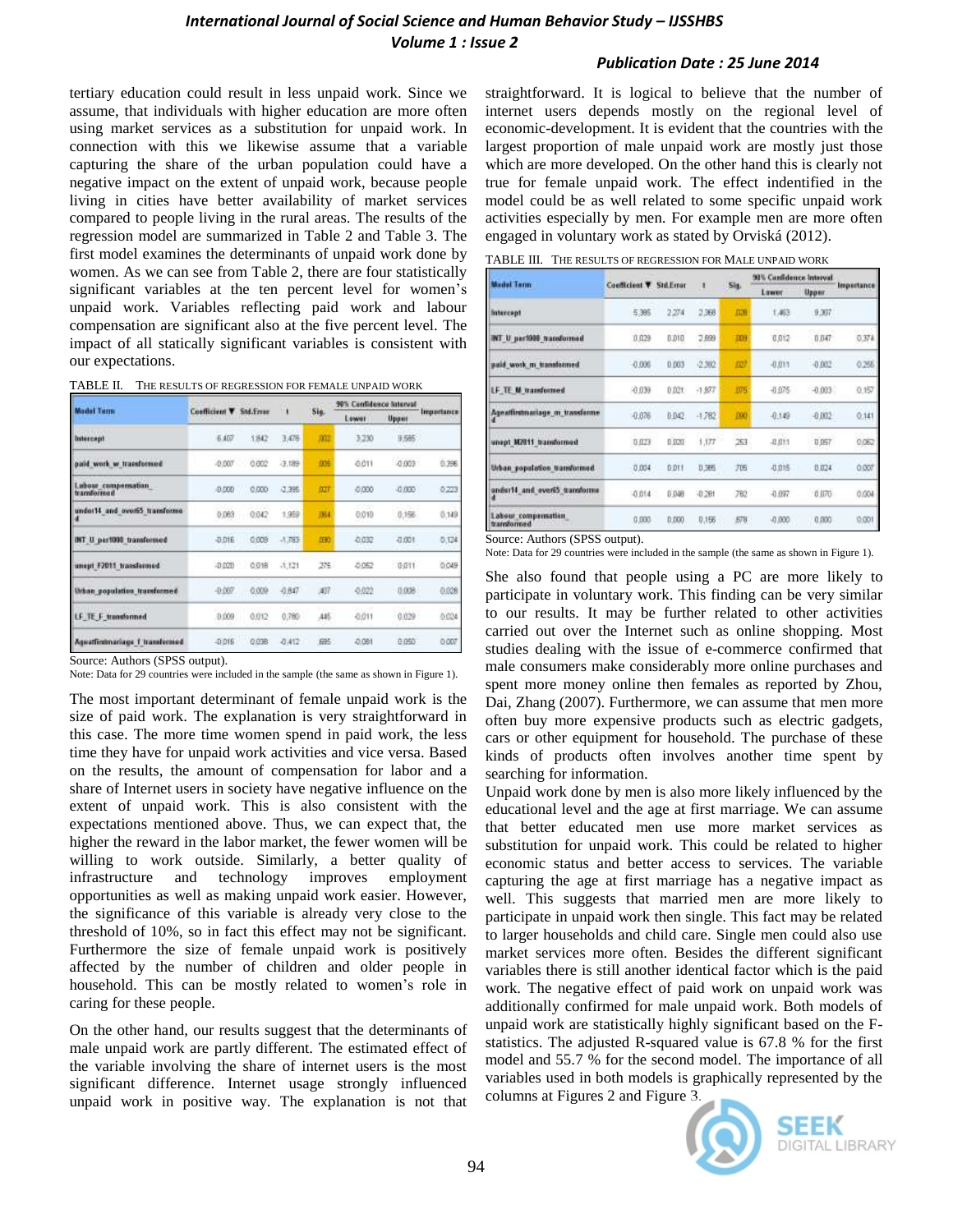#### *International Journal of Social Science and Human Behavior Study – IJSSHBS Volume 1 : Issue 2*

#### *Publication Date : 25 June 2014*



Source: Authors (SPSS output).

The factors of unemployment and share of urban population are insignificant for both genders. The share of inhabitants under 14 and over 65 is significant only for female. The results are in line with the assumption that women are more often doing care for children and elderly. Similarly, the labour compensation is a significant determinant of female unpaid work, but is not important for male unpaid work. This can be explained by the fact that men are still in most countries traditionally seen as the main breadwinners in a family. In contrast, a woman is more likely to choose between paid and unpaid work. The result can also be influenced by the fact that men are often less suitable for unpaid work in terms of skills. Therefore, they are actually less able to substitute paid work with unpaid work.



Figure 3. Determinants of unpaid work done by men Source: Authors (SPSS output)..

The relationship between the unpaid and paid work of women is illustrated on Figures 4. The countries such as Turkey, India and Mexico can be identified as evident outliers.

Another interesting finding is that our results are mostly consistent with the results of Kascaková, Nedelova, Povazanova (2013) for Slovakia. They found that the unpaid work is significantly influenced by the age, educational level, income level and gender. Gender was a significant determinant in all categories of unpaid work. Furthermore, students and pensioners did less unpaid work in average. While the authors analyzed the determinants based on the national data, our paper is oriented to an international comparison. Hence, the crosssectional data were used.



Source: Authors, based on the data: Ahmad, N. Koh. S (2011).

We can conclude that the differences between the genders in terms of the size as well as the determinants of unpaid work are also clearly evident in our research.

### **V. Conclusion**

Unpaid work is an often overlooked element of the economy, despite the fact that a considerable part of human time is dedicated to such activities. The distribution of time between men and women is important from the perspective of gender economic equality. Based on the results we can confirm that women do more unpaid work than men in all countries in the sample. On the other hand, men spend more time in paid work. This could lead to income inequality between genders. The problem is particularly noticeable in less developed countries where the share of female unpaid work is mostly very high. In contrary, men usually do more unpaid work in the more developed countries such as the Scandinavian ones. When speaking about categories of unpaid work, the results suggest that women usually spend more time in most activities. The exceptions are voluntary work and reconstruction, where men are dominant.

Furthermore, we identified different determinants of unpaid work for women and men. The unpaid work done by women is influenced by the size of paid work, labor compensation in the labor market and the share of children and elderly in the population. The effect of paid work and labor compensation is negative. It is evident that the more time women spend in paid work, the less time they have for unpaid work. We can also expect that, the higher the reward in the labor market, the fewer women will be willing to do unpaid work. Moreover the female unpaid work is positively influenced by the number of children and older people. This may be due to women's role in caring for these age groups of people. On the other side, the suggested determinants of male unpaid work are the share of Internet users in the population, the size of paid work, educational level and the age at first marriage. Based on the results it is likely that the number of Internet users has positive impact on unpaid work. The education level also affects the unpaid work, in this case negatively. It is likely that better educated men have better paid work opportunities and use market services more often. The existence of substitution between paid and unpaid work has not been confirmed for men unpaid work. While men are